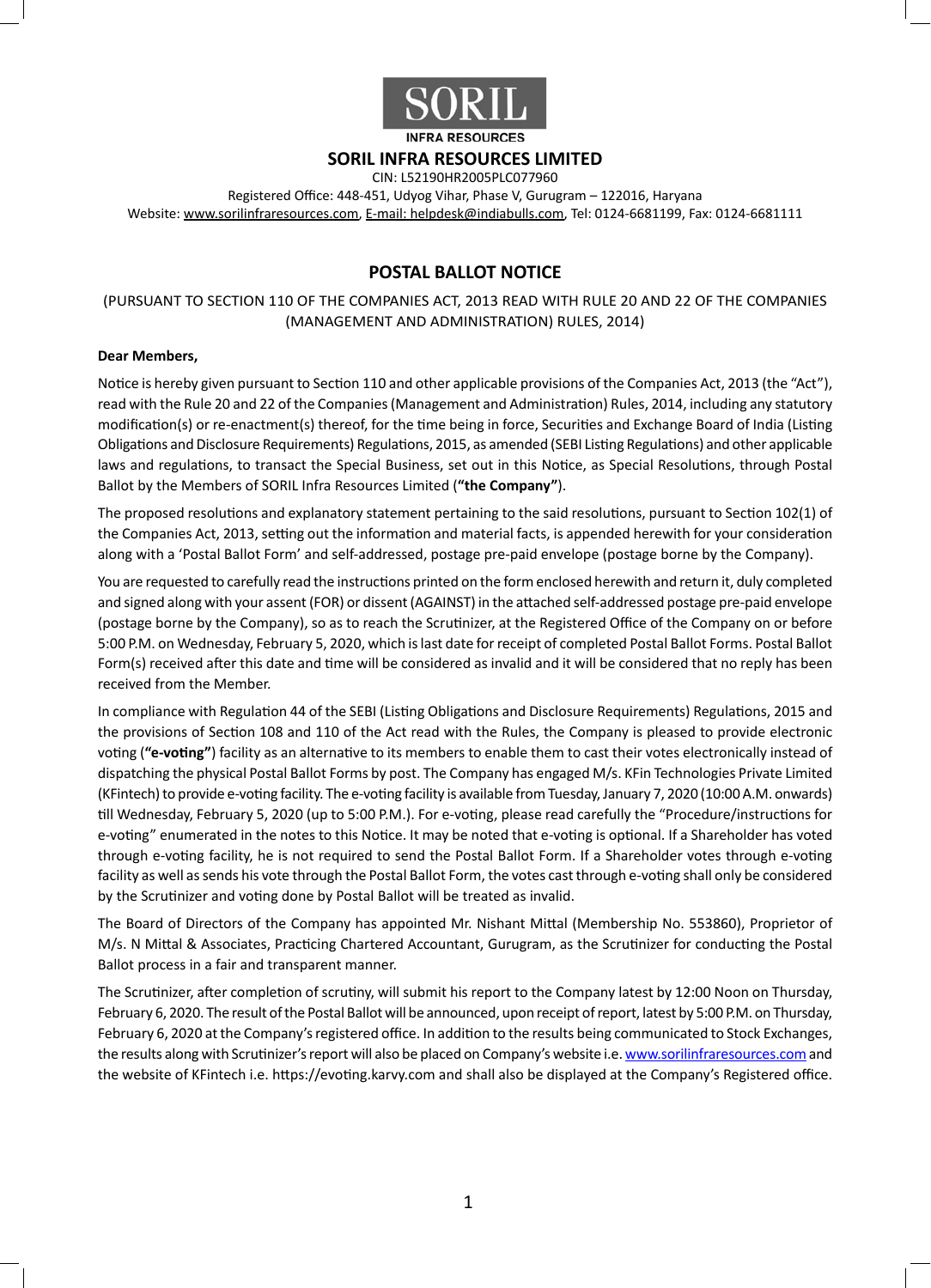#### **SPECIAL BUSINESS:**

**Item No. 1:**

**To consider and if thought fit, to pass the following resolution, as a Special Resolution, for increase in borrowing powers of the Company:**

**"RESOLVED THAT** in supersession of the resolution passed at the Twelfth Annual General Meeting of the Company held on Thursday, 28th September 2017, consent of the members of the Company be and is hereby accorded under the provisions of Section 180(1)(c) and other applicable provisions, if any, of the Companies Act, 2013, read with the Rules framed thereunder, as may be amended from time to time, to the Board of Directors of the Company (hereinafter called the "Board", which term shall be deemed to include any committee(s) constituted / to be constituted by the Board to exercise its powers conferred by this resolution) for borrowing from time to time, any sum or sums of monies, which together with the monies already borrowed by the Company (apart from temporary loans obtained or to be obtained by the Company's bankers in its ordinary course of business), may exceed the aggregate of its paid-up capital and free reserves, that is to say, reserves not set apart for any specific purpose, provided that the total outstanding amount so borrowed shall not at any time exceed the limit of Rs 2,000 Crores.

**RESOLVED FURTHER THAT** the Board be and is hereby authorized and empowered to arrange or settle the terms and conditions on which the Company borrows the money, from time to time, as to interest, repayment, security or otherwise howsoever as it may think fit and to do all such other acts, deeds and things, as it may deem necessary, in its absolute discretion, including to execute all such agreements, documents, instruments and writings as may be required and to delegate all or any of its powers herein conferred, to any Committee of Directors and/ or directors and / or officers of the Company, to give effect to the authority of this resolution."

#### **Item No. 2**

**To consider and, if thought fit, to pass the following resolution as a Special Resolution for approval of Trust Route and Secondary market acquisition for the implementation of Company's ESOP Scheme(s) and/or Employee Benefit Plan(s).**

**"RESOLVED THAT** pursuant to the provisions of Section 62(1)(b), 67(3)(b) and all other applicable provisions, if any, of the Companies Act, 2013 (the "**Act**"), and the rules made thereunder, the provisions of Securities and Exchange Board of India (Share Based Employee Benefits) Regulations, 2014 (the "**SBEB Regulations**") including any statutory modification(s) or re-enactment(s) thereof, the Memorandum and Articles of Association of the Company and subject to such other approvals, consents, permissions and sanctions as may be required from appropriate authorities and subject to such conditions or modifications as may be prescribed, imposed or suggested by any of them while granting such approvals, consents, permissions or sanctions which may be agreed to by the board of directors of the Company (hereinafter referred to as the "**Board**" which term shall be deemed to include the Compensation Committee of the Board which has been authorized to exercise the powers conferred by this resolution), consent of the members of the Company be and is hereby accorded to the Board to implement 'SORIL Infra Resources Limited Employee Stock Option Scheme - 2009 and SORIL Infra Resources Limited Employee Stock Option Scheme - 2009(II)' (hereinafter referred to as the "Scheme(s)") through an Employees Welfare Trust (hereinafter referred to as **"Trust"**) to be instituted as per the provisions of all applicable laws, including without limitation, Indian Trust Act, 1882, as amended, the SBEB Regulations and the Companies Act, 2013 and the rules made thereunder and the Trust to acquire, purchase, hold and deal in fully paid-up equity shares of the Company for the purpose of implementation of the Scheme(s) or any other employee stock plan or share based employee benefit plan, which may be introduced by the Company from time to time, (hereinafter referred to as **"Employees Benefit Plan"**), or for any other purpose(s) as contemplated herein and in due compliance with the provisions of the SBEB Regulations, the Companies Act, 2013 (including rules framed thereunder) and other applicable laws and regulations.

**RESOLVED FURTHER THAT** the Trust, in compliance with the SBEB Regulations, may purchase/acquire, from the secondary market, hold and deal, in one or more tranches from time to time, such number of equity shares of the Company, being not more than 4% (four Percent) of the equity paid-up share capital of the Company, as required for the purpose of administration and implementation of the Scheme(s) and/or Employees Benefit Plan, at such price or prices, in one or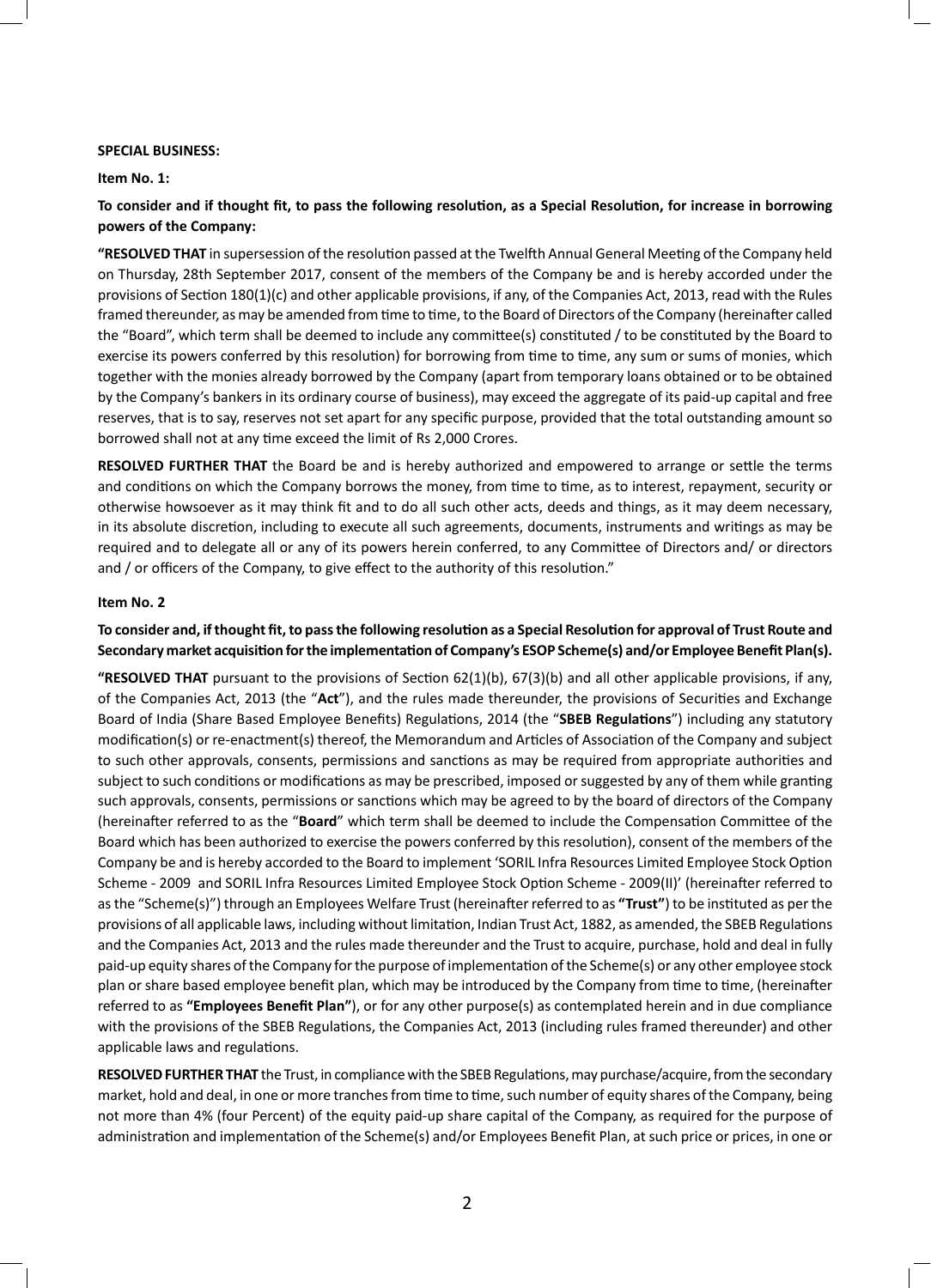more tranches and on such terms and conditions, as may be determined by the Trust, however that such secondary acquisition by the Trust in any financial year shall not exceed 2% (Two Percent) of the paid-up equity share capital, as at the end of the previous financial year, or such other limit, as may be prescribed under SBEB Regulations and any other applicable laws and regulations.

**RESOLVED FURTHER THAT** in case of any corporate action(s) such as rights issues, bonus issues, change in capital structure, merger and/or demerger or other re-organization, the Board may decide on the fair and reasonable adjustment to be made to the ESOPs and/or its exercise price, in compliance with the applicable laws.

**RESOLVED FURTHER THAT** the Board be and is hereby authorised on behalf of the Company to do all such acts, deeds, matters and things as it may in its absolute discretion deem expedient and to settle any questions, difficulties or doubts that may arise with respect to the above matter without requiring the Board to secure any further consent or approval of the Shareholders and the Board be and is hereby further authorised to nominate one or more representatives of the Company to execute such further deeds, documents and writings that may be considered necessary and to carry out any or all activities that the Board is empowered to do for the purpose of giving effect to this resolution."

### **Item No. 3:**

# **To consider and, if thought fit, to pass the following resolution as a Special Resolution for giving loan and/or providing guarantee or security by the Company for purchase of its own shares by the Trust / Trustees for the benefit of Employees under ESOP Scheme(s) and/or Employee Benefit Plan(s).**

"**RESOLVED THAT** pursuant to the provisions of Section 67 (3)(b), 186 and all other applicable provisions, if any, of the Companies Act, 2013 read with Rules framed thereunder (including any statutory modification(s) or re-enactment(s) thereof for the time being in force), the Memorandum and Articles of Association of the Company, Securities and Exchange Board of India (Share Based Employee Benefits) Regulations, 2014, as amended from time to time (hereinafter referred to as **"SBEB Regulations"**), Rule 16 of the Companies (Share Capital and Debentures) Rules, 2014, as amended from time to time (hereinafter referred to as **"Companies Rules**"**)** and subject to such other approvals, permissions and sanctions as may be necessary and subject to such conditions and modifications as may be prescribed or imposed while granting such approvals, permissions and sanctions, which may be accepted by the Board of Directors of the Company (hereinafter referred to as the **"Board"** which term shall be deemed to include any Committee, including the Compensation Committee which the Board has constituted to exercise its powers, including the powers, conferred by this resolution), consent of the members of the Company be and is hereby accorded to the Board to grant loan, to provide guarantee or security in connection with a loan granted or to be granted to the Employees Welfare Trust (hereinafter referred to as **"Trust**"), to be set up by the Company, in one or more tranches and on such terms and conditions as may be deemed fit by the Board, for an amount not exceeding 5% (Five percent) of the aggregate of the paid up share capital and free reserves of the Company or any other limits as prescribed under SBEB Regulations read with the Companies Act and applicable Rules, for the purpose of purchase of fully paid-up equity shares of the Company by the Trust/Trustees, in one or more tranches, for implementation of 'SORIL Infra Resources Limited Employee Stock Option Scheme - 2009 and SORIL Infra Resources Limited Employee Stock Option Scheme - 2009(II)' (hereinafter referred to as the **"Scheme(s)"**), or any other employee / plan or share based employee benefit plan which may be introduced by the Company, from time to time (hereinafter referred to as **"Employee Benefit Plan(s)"**) with a view to deal in such equity shares in line with contemplated objectives of the Scheme(s) or for any other purpose(s) as permitted under and in due compliance with the provisions of the SBEB Regulations, the Companies Rules and other applicable laws and regulations.

**RESOLVED FURTHER THAT** any loan provided by the Company shall be repayable by the Trust and recoverable by the Company, from time to time, during the term of the Scheme(s) and or Employee Benefit Plan(s) as the case may be in accordance with the provisions of the Scheme(s) and all applicable laws including the SBEB Regulations.

**RESOLVED FURTHER THAT** the Board be and is hereby authorised on behalf of the Company to do all such acts, deeds, matters and things as it may in its absolute discretion deem expedient and to settle any questions, difficulties or doubts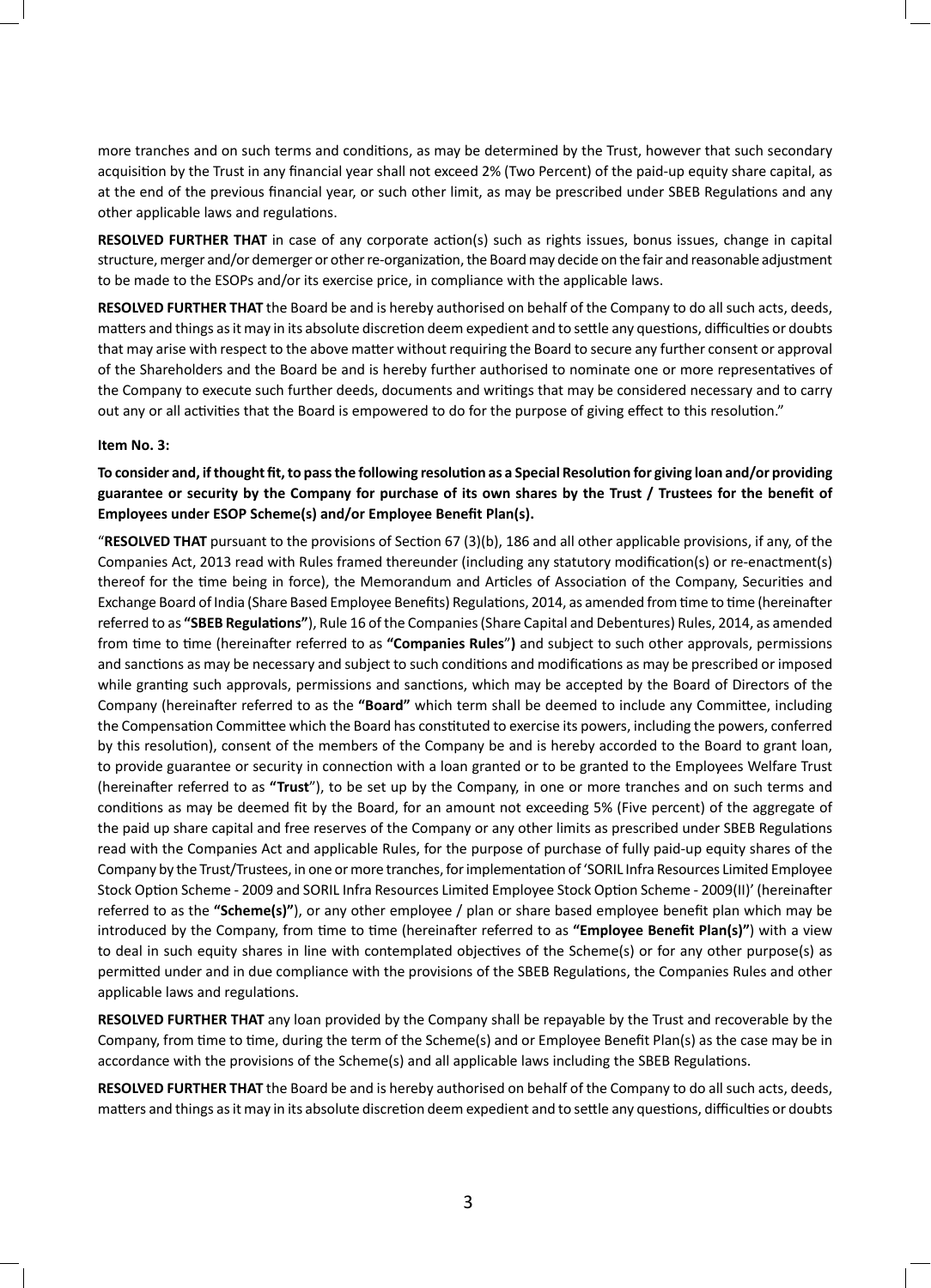that may arise with respect to the above matter without requiring the Board to secure any further consent or approval of the Shareholders and the Board be and is hereby further authorised to nominate one or more representatives of the Company to execute such further deeds, documents and writings that may be considered necessary and to carry out any or all activities that the Board is empowered to do for the purpose of giving effect to this resolution."

By Order of the Board of Directors

### **For SORIL Infra Resources Limited**

Sd/- **Vikas Khandelwal** Place: Gurugram *Company Secretary* Date: January 2, 2020 Membership No.: ACS 18475

## **NOTES:**

- 1. An explanatory statement pursuant to Section 102 of the Companies Act, 2013 setting out all material facts and reasons for all the aforesaid special business is annexed hereto.
- 2. The Postal Ballot Notice is being sent to all the Members of the Company, whose names appear in the Register of Members/List of Beneficial Owners as received from National Securities Depository Limited (NSDL) / Central Depository Services (India) Limited (CDSL) as on Tuesday, December 31, 2019 (cut-off date) and the voting rights shall also be reckoned on the paid-up value of shares registered in the name of the Member(s) as on the said cut-off date.
- 3. The Postal Ballot Notice is being sent by email to those members who have registered their email addresses with their depository participants (in case of shares held in demat form) or with the Company's Registrar & Share Transfer Agent (in case of shares held in physical form). For members whose email IDs are not registered, physical copies of Postal Ballot Notice are being sent by permitted mode, along with a postage-prepaid self-addressed Business Reply Envelope. The Postal ballot Notice will be available on Company's website www.sorilinfraresources.com.
- 4. Only a Member holding shares as on the cut-off date is entitled to exercise his vote through e-voting/physical Ballot.
- 5. The Board of Directors has appointed Mr. Nishant Mittal (Membership No. 553860), Proprietor of M/s. N Mittal & Associates, Practicing Chartered Accountant, Gurugram, as the Scrutinizer to receive and scrutinize the completed Postal Ballot papers received from the Members and for conducting the Postal Ballot process in a fair and transparent manner.
- 6. Postal Ballot Form and the self-addressed postage pre-paid envelopes are enclosed for use by the Member(s).
- 7. Members can cast their vote online from Tuesday, January 7, 2020 (10:00 a.m. onwards) till Wednesday, February 5, 2020 (up to 5:00 pm) as the e-voting module shall be disabled for voting by KFin Technologies Pvt. Ltd. and no voting shall be allowed beyond 5:00 pm of Wednesday, February 5, 2020. If you are voting through Postal Ballot Form (i.e. Physical Ballot), you are requested to carefully read the instructions printed on the form enclosed herewith and return it, duly completed and signed along with your assent (FOR) or dissent (AGAINST) in the attached self-addressed postage pre-paid business reply envelope (BRE), so as to reach the Scrutinizer on or before the close of working hours i.e. 5:00 p.m. on Wednesday, February 5, 2020. Please note that any Postal Ballot Form(s) received after that date and time will be treated as not having been received.
- 8. All material documents related to the abovementioned resolution and explanatory statement are open for inspection at the Registered Office of the Company on all working days (except Saturday & Sunday) from 11:00 am to 4:00 pm till Wednesday, February 5, 2020.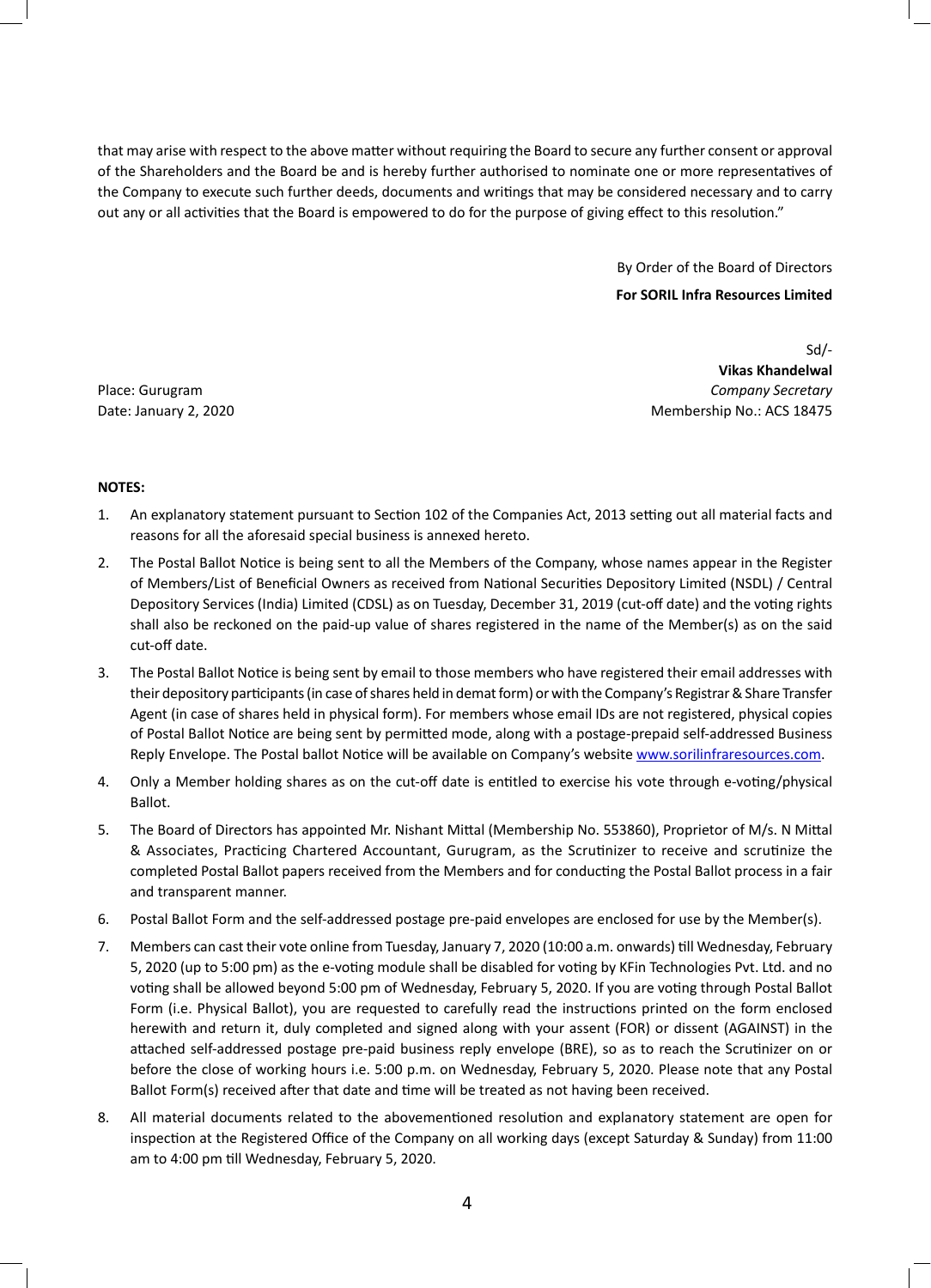- 9. Kindly note that each Member can opt for only one mode for voting i.e. either by Physical Ballot or by E-Voting. If you opt for E-Voting, then please do not vote by Physical Ballot and vice versa. In case Member(s) cast their vote via both modes i.e. Physical Ballot as well as E-Voting, then voting done through E-Voting shall prevail and Physical Voting of that Member shall be treated as invalid notwithstanding whichever option is exercised first. For voting, please read carefully the "Procedure/instructions for voting" enumerated herein:
- 10. The Postal Ballot Notice is placed in the 'Investors' section on the Company's website.
- 11. A Member cannot exercise his vote by proxy on Postal Ballot.
- 12. Corporate/ Institutional Members (that is, other than individuals, HUF, NRI, etc.) opting for Postal Ballot voting are also required to send certified true copy of the Board Resolution/ Power of Attorney/ Authority Letter, etc., together with attested specimen signature(s) of the duly authorised representative(s), to the Scrutinizer along with the Postal Ballot Form.
- 13. In case a Member is desirous of obtaining a printed Postal Ballot Form or a duplicate, he or she may send an e-mail to evoting@karvy.com. The Registrar and Transfer Agent / Company shall forward the same along with postage-prepaid self-addressed Business Reply Envelope to the Member.
- 14. Resolutions passed by the Members through postal ballot are deemed to have been passed as if they have been passed at a General Meeting of the Members.
- 15. The Scrutinizer's decision on the validity of the Postal Ballot shall be final.
- 16. The Scrutinizer will submit his report to the Executive Director / Director / Company Secretary after the completion of scrutiny, and the result of the voting by Postal Ballot and e-voting will be announced by the Executive Director or any Director or Company Secretary of the Company duly authorized, on or before Thursday, February 6, 2020 at the Registered Office of the Company and will also be displayed on the Company's website, and communicated to the Stock Exchanges, Registrar and Share Transfer Agent on the said date.
- 17. The date of declaration of results of voting shall be the date on which the resolution would be deemed to have been passed, if approved by the requisite majority.
- 18. The Results shall be declared along with the Scrutinizers' Report latest by 5:00 p.m. on Thursday, February 6, 2020 at the Registered Office of the Company and shall also be placed on the Company's website www.sorilinfraresources.com and on the website of KFin Technologies Pvt Ltd., and shall be communicated to the Stock Exchanges wherein the Company's shares are listed.

### **19. PROCEDURE/INSTRUCTIONS FOR VOTING**

#### **PHYSICAL VOTING**

Members are requested to refer to the instructions printed behind the Postal Ballot Form for exercising their vote in physical form.

## **E-VOTING**

The instructions for Members for e-voting are as under:

#### **A. In case a Member receives an e-mail from KFin Technologies Pvt. Ltd and wants to vote electronically:**

- i. Open your web browser during the voting period and navigate to https://evoting.karvy.com.
- ii. Enter the login credentials (i.e.- user-id & password) mentioned on the Notice.

Your Folio/DP Client ID will be your User-ID.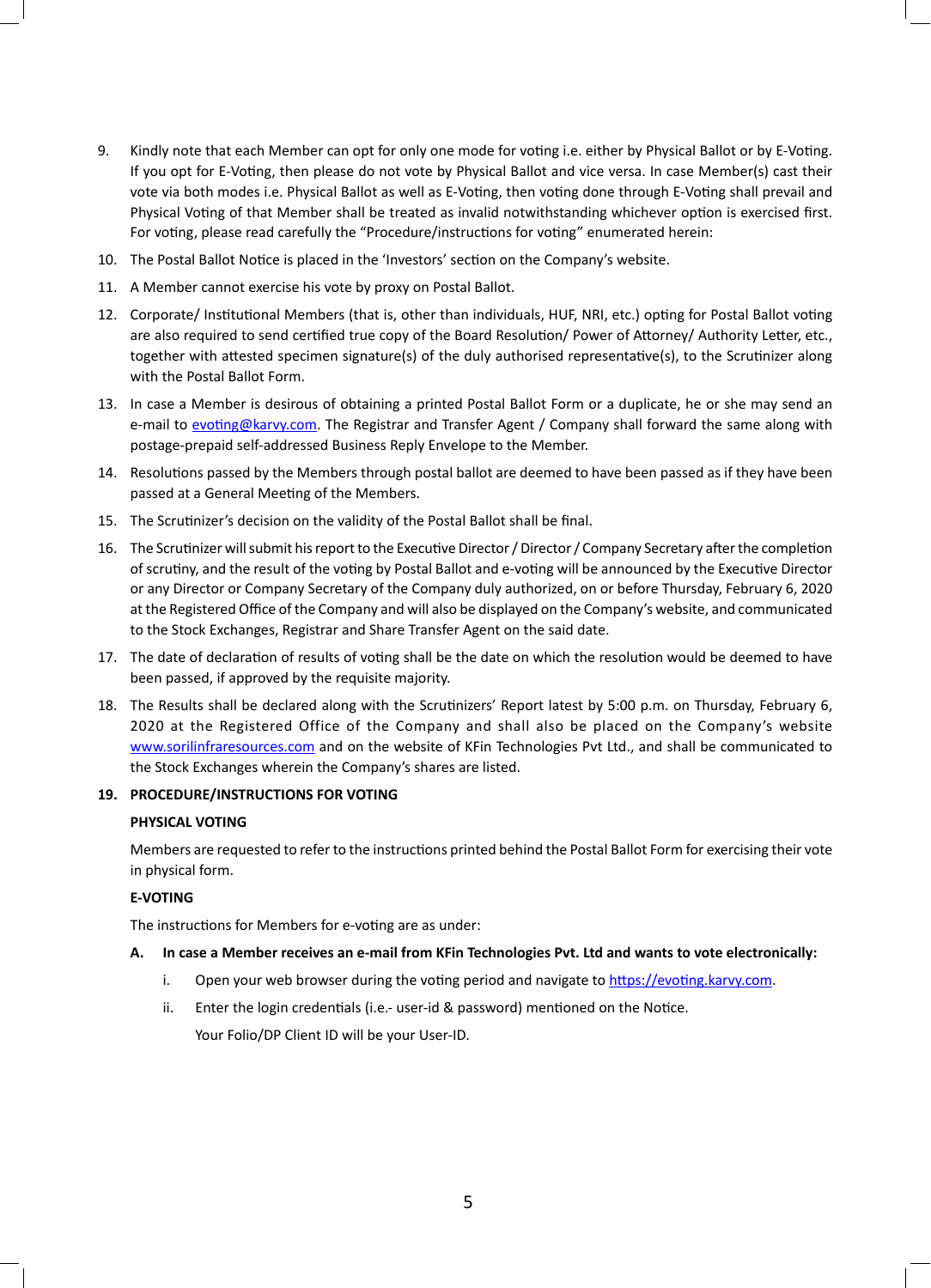| User ID  | For members holding shares in Demat Form:<br>. For NSDL: 8 Character DP ID followed by 8 Digits Client ID.<br>• For CDSL: 16 digits beneficiary ID.<br>For Members holding shares in Physical Form:<br>. Electronic Voting Event Number (EVEN) followed by Folio Number registered with the<br>company. |
|----------|---------------------------------------------------------------------------------------------------------------------------------------------------------------------------------------------------------------------------------------------------------------------------------------------------------|
| Password | Your Unique password is printed on the Postal Ballot Notice / Electronic notice forwarded<br>through email.                                                                                                                                                                                             |
| Captcha  | Enter the Verification code i.e., please enter the alphabets and numbers in the exact way<br>as they are displayed for security reasons.                                                                                                                                                                |

- iii. Please contact on toll free No. 1-800-34-54-001 for any further clarifications.
- iv. Members can cast their vote online from Tuesday, January 7, 2020 (10:00 a.m. onwards) till Wednesday, February 5, 2020 (up to 5:00 pm) (both days inclusive).
- v. After entering these details appropriately, click on "LOGIN".
- vi. Members holding shares in Demat/Physical form will now reach Password Change menu wherein they are required to mandatorily change their login password in the new password field. The new password has to be minimum eight characters consisting of at least one upper case (AZ), one lower case (a-z), one numeric value (0-9) and a special character. Kindly note that this password can be used by the Demat holders for voting for resolution of any other Company on which they are eligible to vote, provided that Company opts for e-voting through KFin Technologies Private Limited e-Voting platform. System will prompt you to change your password and update any contact details like mobile no., email ID etc. on first login. You may also enter the secret question and answer of your choice to retrieve your password in case you forget it. It is strongly recommended not to share your password with any other person and take utmost care to keep your password confidential.
- vii. You need to login again with the new credentials.
- viii. On successful login, system will prompt to select the 'Event' i.e.- 'Company Name'.
- ix. If you are holding shares in Demat form and had logged on to "https://evoting.karvy.com" and casted your vote earlier for any company, then your existing login id and password are to be used.
- x. On the voting page, you will see Resolution Description and against the same the option 'FOR/ AGAINST/ ABSTAIN' for voting. Enter the number of shares (which represents number of votes) under 'FOR/AGAINST/ ABSTAIN' or alternatively you may partially enter any number in 'FOR' and partially in 'AGAINST', but the total number in 'FOR/AGAINST' taken together should not exceed your total shareholding. If the shareholders do not want to cast, select 'ABSTAIN'.
- xi. After selecting the resolution you have decided to vote on, click on "SUBMIT". A confirmation box will be displayed. If you wish to confirm your vote, click on "OK", else to change your vote, click on "CANCEL" and accordingly modify your vote.
- xii. Once you 'CONFIRM' your vote on the resolution, you will not be allowed to modify your vote.
- xiii. Corporates/Institutional Members (corporate /Fls/Flls/ Trust/Mutual Funds/Banks, etc) are required to send scan (PDF format) of the relevant Board Resolution to the Scrutinizer through e-mail to nishantmittal1995@gmail.com with copy to evoting@karvy.com. The scanned image of the Board Resolution should be in the naming format "Corporate Name Event no."
- xiv. If you are already registered with KFintech for remote e-voting then you can use your existing user ID and password for casting your vote. If you forget your password, you can reset your password by using "Forgot Password" option available on 'https://evoting.karvy.com.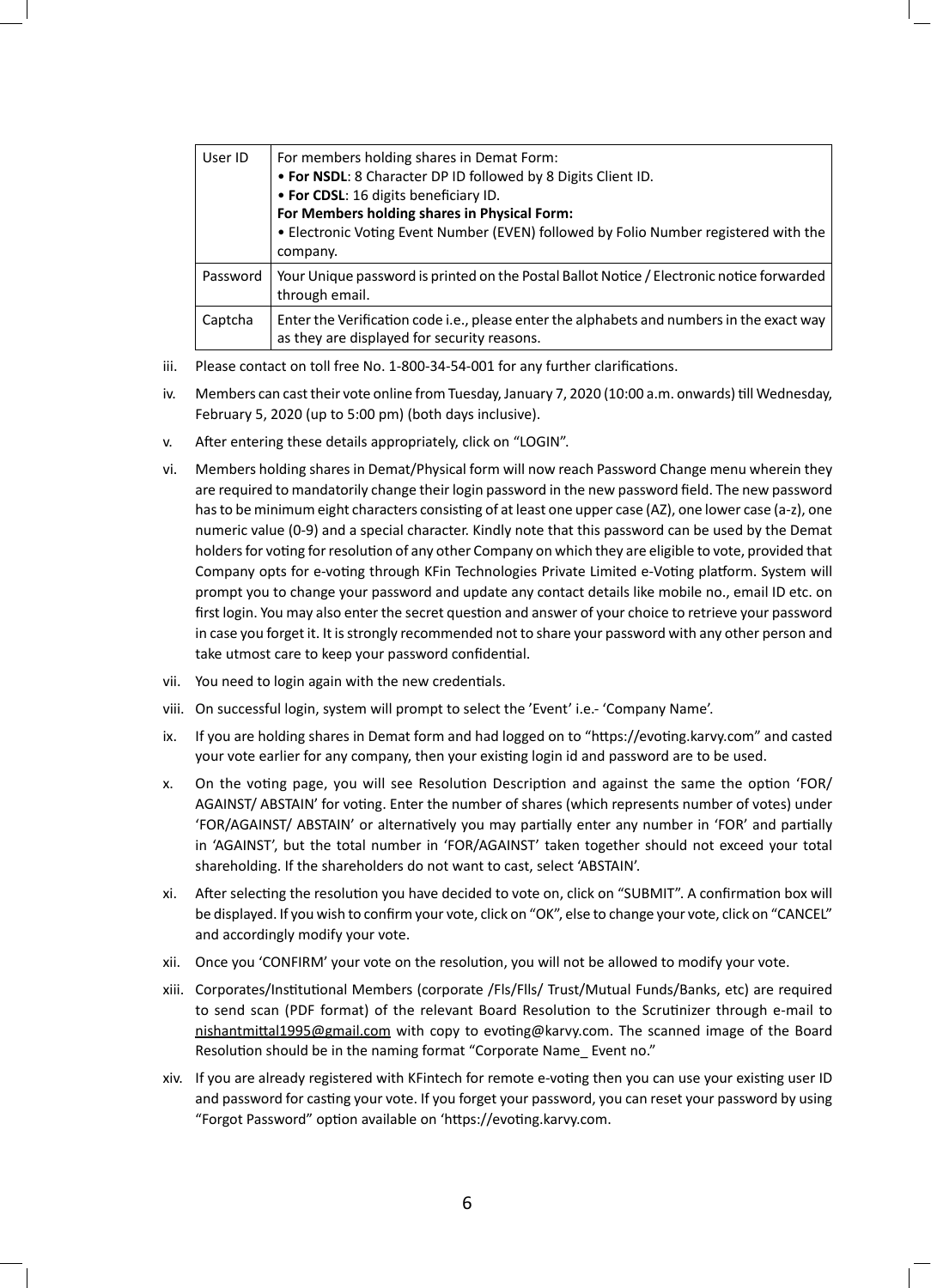xv. The Results of the e-voting shall be declared along with the Scrutinizers' Report by placing it on the Company's website www.sorilinfraresources.com and on the website of KFin Technologies Pvt Ltd. within three (3) days of closing of e-voting facility and shall be communicated to the Stock Exchanges wherein the Company's shares are listed.

### **B. In case a Member receives Postal Ballot Form through Post and wants to vote electronically:**

- i. Initial password is provided along with the Postal Ballot Form.
- ii. Please follow all steps from SI. No. (i) to SI. No. (xv) as mentioned in (A) above, to cast e-vote.
- **C.** In case of any queries, you may refer the Frequently Asked Questions (FAQs) and e-voting User Manual for shareholders, available at the download section of https://evoting.karvy.com or contact KFin Technologies Pvt. Ltd. at Tel. No. 1800 3454 001 (toll free). In case of any grievances connected with e-voting, members may kindly contact Ms. C Shobha Anand, Dy. General Manager, KFin Technologies Pvt. Ltd. at Selenium Tower B, Plot No.31-32, Gachibowli, Financial District, Nanakramguda, Hyderabad – 500 032, Tel no. +91 40 67162222, and e-mail ID: einward.ris@kfintech.com.
- 20. Eligible Members who have not received the Postal Ballot Notice or received the Postal Ballot notice by email and wish to vote through physical ballot can download the form from the link https://evoting.karvy.com or from the website of the Company www.sorilinfraresources.com.
- 21. The Special Resolutions mentioned above shall be declared as passed if the numbers of votes cast in its favour are not less than three times the number of votes, if any, cast against the said Resolutions.
- 22. Members who have registered their e-mail ids for receipt of documents in electronic mode under the Green Initiative of the Ministry of Corporate Affairs are being sent Notice of Postal Ballot by e-mail and others are being sent by post along with Postal Ballot Form and self-addressed postage pre-paid business reply envelope. A Member may request for a duplicate Postal Ballot Form from Company's Registrar & Share Transfer Agent: KFin Technologies Private Limited (Unit: SORIL Infra Resources Limited) Selenium Tower B, Plot No. 31- 32, Gachibowli, Financial District, Nanakramguda, Hyderabad – 500 032 Tel: +91 40 67162222 Fax: +91 40 23001153 Email: einward.ris@kfintech.com. The members are requested to update / register their email addresses with the Company's RTA / Depositories, to facilitate timely receipt of all communications / notices by the Company and effective participation by the shareholders of the Company in exercise of their voting rights.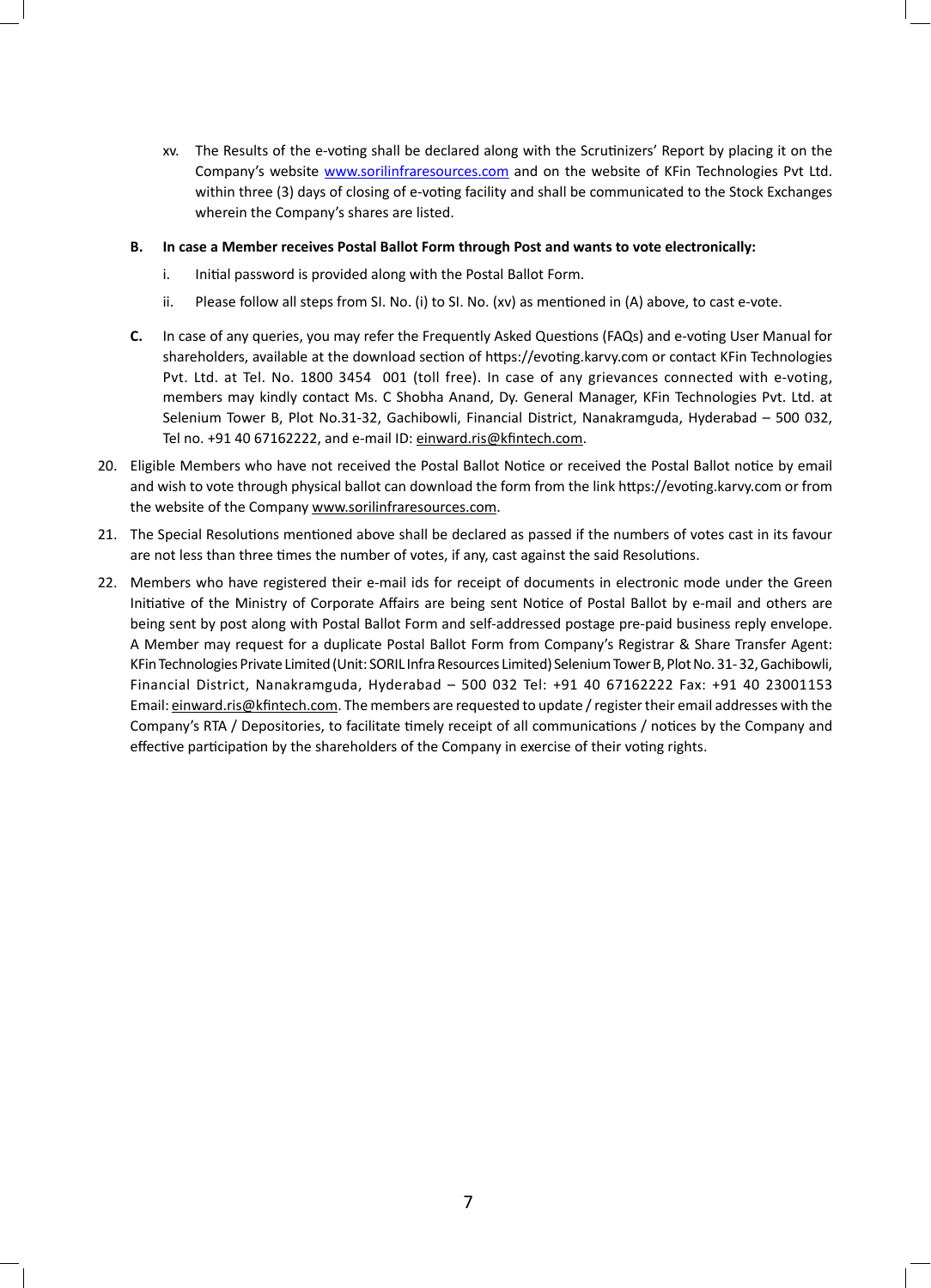## **EXPLANATORY STATEMENT IN RESPECT OF THE SPECIAL BUSINESS PURSUANT TO SECTION 102 OF THE COMPANIES ACT, 2013**

This Explanatory Statement contains relevant and material information in accordance with applicable provisions of the Act and Rules made thereunder to enable the members holding Equity Shares of the Company to consider and approve the proposed Special Resolutions.

### **Item No. 1:**

The shareholders of the Company in their Twelfth Annual General Meeting held on 28<sup>th</sup> September, 2017 authorized the Company to borrow monies upto Rs 1000 Crores, however for accelerating growth in present days' favorable macroeconomic environment and to adequately capitalize the subsidiary companies, the Company may be required to raise funds from Banks / Institutions / Corporates etc., the aggregate of which may exceed the existing limits. It is therefore proposed to sought shareholders' approval, as an enabling authorization, to increase the existing borrowing limits of the Company to Rs 2,000 Crores, to enable the Company to capitalize the opportunities, as may be available in diversified businesses of the Company and its subsidiaries, as an inability to borrow monies may impede the Company's growth. In terms of the provisions of Section 180(1)(c) of the Companies Act, 2013, in a case where the borrowings sought to be made by the Company, together with the outstanding borrowings, at the relevant point of time, exceeds the aggregate of paid up capital and free reserves of the Company, a prior approval of the shareholders by way of a special resolution is required.

The Board accordingly recommends, passing of the Special Resolution, as set out at Item No. 1 of this Notice, for the approval of the Members of the Company.

None of the Promoters, Directors and Key Managerial Persons (KMPs) of the Company or any relatives of such Promoters, Directors or KMPs, are in any way concerned or interested, financially or otherwise, in the resolution set out at Item No. 1 of this Notice.

#### **Item Nos. 2 & 3:**

Stock benefit schemes are an effective means of aligning the long-term interests of the employees with those of the Company. Stock benefit schemes provide an opportunity to employees to participate in the growth of a company and create long-term wealth. Equity-based compensation also serves to attract, retain and motivate key employees. The Company also use stock benefit schemes as a way to incentivize employees, who through their skills and performance have played a vital role in the success of the Company and are considered indispensable for the future growth of the Company.

With a view that there should not be any dilution in shareholding of the shareholders of the Company, it is proposed that the shares granted/to be granted, under the scheme(s) are proposed to be out of those purchased from the secondary market. To this effect, in accordance with the Securities and Exchange Board of India (Share Based Employee Benefits) Regulations, 2014 (the "SBEB Regulations"), as amended, the Company proposes to implement the share based employees benefits scheme(s) inter-alia including 'SORIL Infra Resources Limited Employee Stock Option Scheme - 2009 and SORIL Infra Resources Limited Employee Stock Option Scheme - 2009(II)' or any other share based employee benefit plan which may be introduced by the Company from time to time (hereinafter individually and/or collectively referred to as the **"Scheme(s)"**) through an employees welfare trust. In line with the SBEB Regulations, the Company proposes to create an employees welfare trust titled "SORIL Infra Resources Limited – Employees Welfare Trust" (the **"Trust"**) to efficiently manage the current as well as any future Schemes. The Trust may acquire, purchase, hold and deal, in one or more tranches from time to time, such number of equity shares of the Company , being not more than 4% (four percent) of the equity paid-up share capital of the Company, as required for the purpose of administration and implementation of the Scheme(s) at such price or prices, in one or more tranches and on such terms and conditions, as may be determined by the Trust. However, that such secondary acquisition by the Trust in any financial year shall not exceed 2% (two percent) of the paid-up equity share capital as at the end of the previous financial year, or such other limit, as prescribed under SBEB Regulations and any other applicable laws and regulations. Since shares granted under the scheme(s) will only be out of those purchased from the secondary market, there will be no dilution in shareholding. The promoter of the Company would not be covered under the Share Based Employee Benefits Schemes. The promoter would also not be a beneficiary of the Employees Welfare Trust.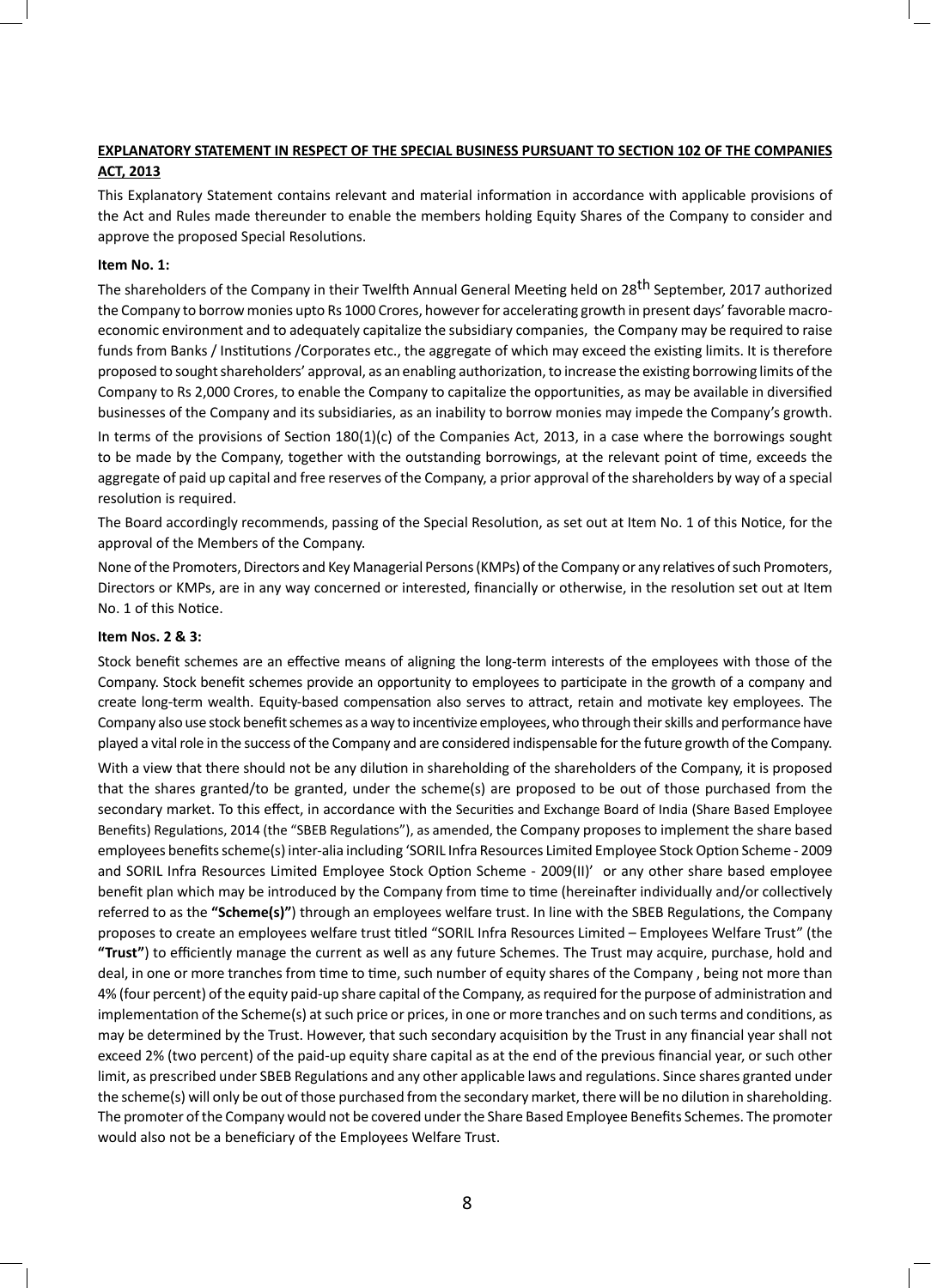For the purpose of administration and implementation of the Scheme(s) through Trust by way of secondary market acquisitions, the Board is authorized to grant loan, to provide guarantee or security in connection with a loan granted or to be granted to the Trust, in one or more tranches and on such terms and conditions as may be deemed fit by the Board, for an amount not exceeding 5% (Five percent) of the aggregate of the paid up share capital and free reserves of the Company, or any other limits as prescribed under SBEB Regulations read with the Companies Act and applicable Rules.

The Company shall conform to the accounting policies prescribed from time to time under the SBEB Regulations and any other applicable laws and regulations to the extent relevant and applicable to the Scheme(s).

The Company shall follow the 'Guidance Note on Accounting for Employee Share-based Payments' and/or any relevant Accounting Standards as may be prescribed by the Institute of Chartered Accountants of India from time to time, including the disclosure requirements prescribed therein.

# **Class of employees for whose benefit the Scheme(s) is being implemented and money is being provided for purchase of or subscription to shares:**

Following class/ classes of employees are entitled to participate in the Scheme(s) and accordingly shall be beneficiaries to the Scheme(s) being implemented and money being provided for purchase of or subscription to shares:

- a) Permanent employees of the Company working with the Company or on deputation with any other company in India or out of India;
- b) Directors of the Company; and
- c) Permanent employees and Directors of the Subsidiary company(ies) / Holding company/ working with respective subsidiary company/ holding company or on deputation with any other company.

Following class / classes of employees are not eligible:

- a) an employee who is a Promoter or belongs to the Promoter Group;
- b) a Director who either by himself or through his relatives or through any body corporate, directly or indirectly holds more than 10% of the outstanding Equity Shares of the Company; and
- c) an Independent Director within the meaning of the Companies Act, 2013

### **Particulars of the trustees or Employees in whose favour such shares are to be registered**:

It is contemplated that the Trust or one or more of the designated Trustees shall acquire and hold the fully paid-up equity shares in due compliance of the relevant provisions of SBEB Regulations and other applicable provisions. The Trust or Trustees shall transfer the fully paid-up equity shares in favour of the Employees upon exercise by them after realisation of exercise price.

# **Particulars of Trust and name, address, occupation and nationality of trustees and their relationship with the promoters, directors or key managerial personnel, if any:**

An Irrevocable Trust in the nature of an Employees Welfare Trust is proposed to be set-up with the name "SORIL Infra Resources Limited – Employees Welfare Trust" having its registered office at M-62&63, First Floor, Connaught Place, New Delhi – 110 001.

The Trustee(s) would be appointed by the Board and / or the Committee duly authorised by the shareholders thereof and in compliance with the applicable provisions of the Companies Act, 2013 and the SBEB Regulations.

A person shall not be appointed as a trustee to hold such shares, if he (a) is a director, key managerial personnel or promoter of the company or its subsidiary or associate company or any relative of such director, key managerial personnel or promoter; or (b) beneficially holds 10% (Ten percent) or more of the paid-up share capital of the Company.

# **Any interest of key managerial personnel, directors or promoters in such Scheme(s) or Trust and effect thereof:**

Promoters are not eligible to be covered under the Scheme(s). However, key managerial personnel, directors (other than promoter directors or independent directors) may be covered or interested under the Scheme(s) but only to the extent of stock options as may granted to them, if any, under the Scheme(s), in compliance with the SBEB Regulations.